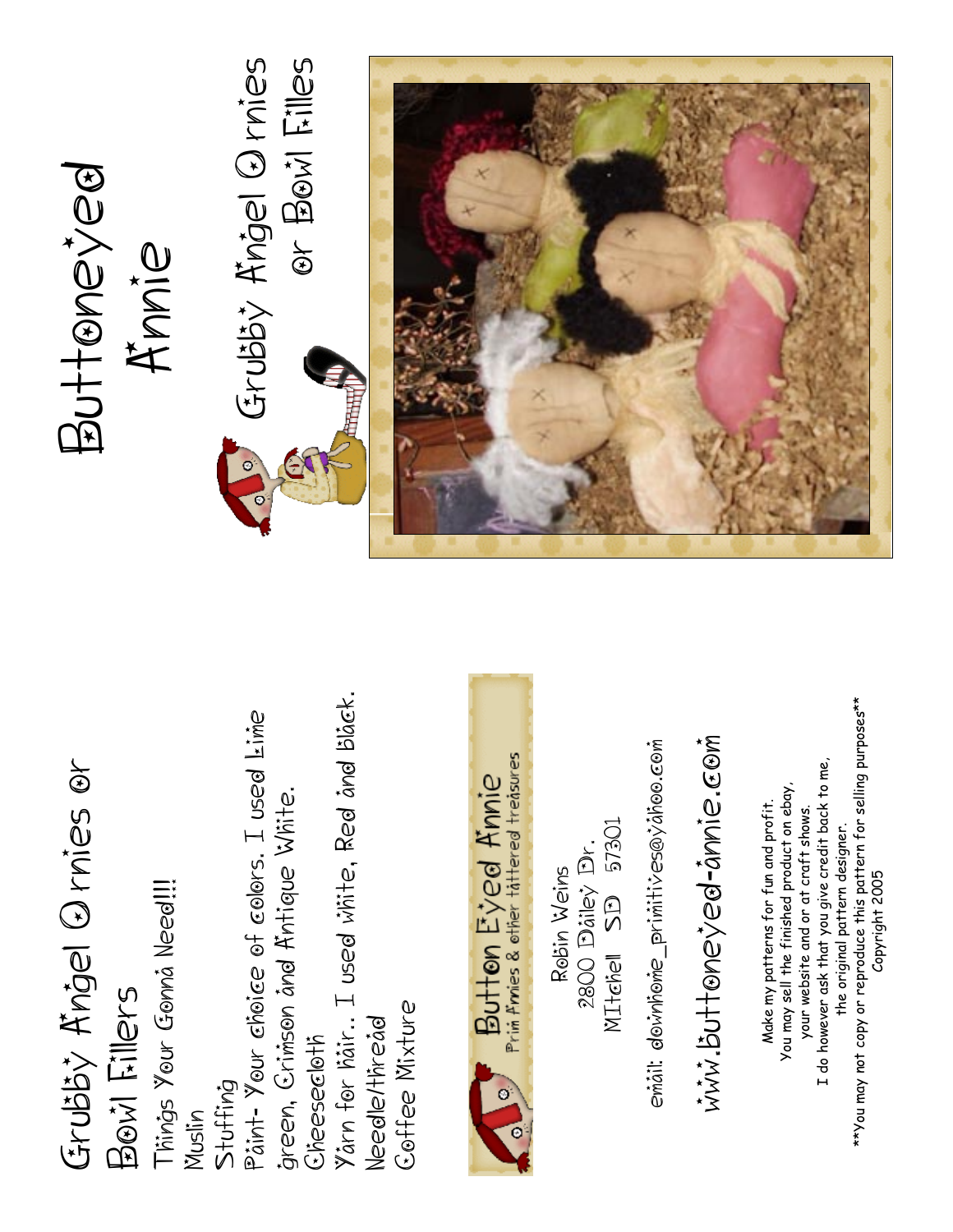Supply List Muslin **Stuffing** Paint- Your choice of colors. I used Lime green, Crimson and Antique White. Cheesecloth Needle/thread Coffee Mixture - 3 parts coffee to 1 part water

Instructions...

Trace your Angel onto your muslin. Cut pattern out. Sew WST ..sew completely around the whole angel. Once your done sewing clip all corners. Make a slit on the back side of the angel for turning. Turn angel RSO and stuff firmly. Hand sew the slit closed. Paint the wings color of your choice...let dry...Once dry use your coffee mixture to stain her head. I use a blow dryer to speed up the process. When you have her completely dry Stitch on her eyes and her pinched nose.

Once that is done.. You'll want to add her hair. I took yarn and cut it into 4 inch pieces. Maybe about 8 strnds per angel.

Handsew to head where indicated on the pattern.

Next you will want to lightly sand the wings. Not to rough, as it tear a hole.

After you have sanded, use your coffee mixture ir watered down brown paint to stain her wings. Set aside and let dry.

Cut strips of cheesecloth for the necks. Stain them also with your coffee mixture. I blow dry these as well.

Tie around angel's necks when all is dry. Make 1 or make 100... Great sellers at craft fairs etc..

Pinched nose...

Use your fingers to pinch material. Bring your needle and thread thru the back side of the head . Come up one side and down in the same side then come up on the other side...down thru the same side. Do this until you have the desired length of the nose. Knot off the thread on top of the head so its covered by her hair.

Extras you could add to your angels....

1.Take a piece of rusty wire and form it into a halo. Add a dab of hot glue and poke into the back of the head.

Add some berries around her halo.

2.Use a light spray adhesive and spray the wings. then sprinkle them with glitter or mica flakes.

3. Snip a piece of rusty wire about 12 inches long. Poke the end thru one side of the angels wing and also to the other side...

Twist each end so they dont come loose. Now you have an ornie.

Hope you have enjoyed making my Grubby Angel Bowl fillers/ Ornies